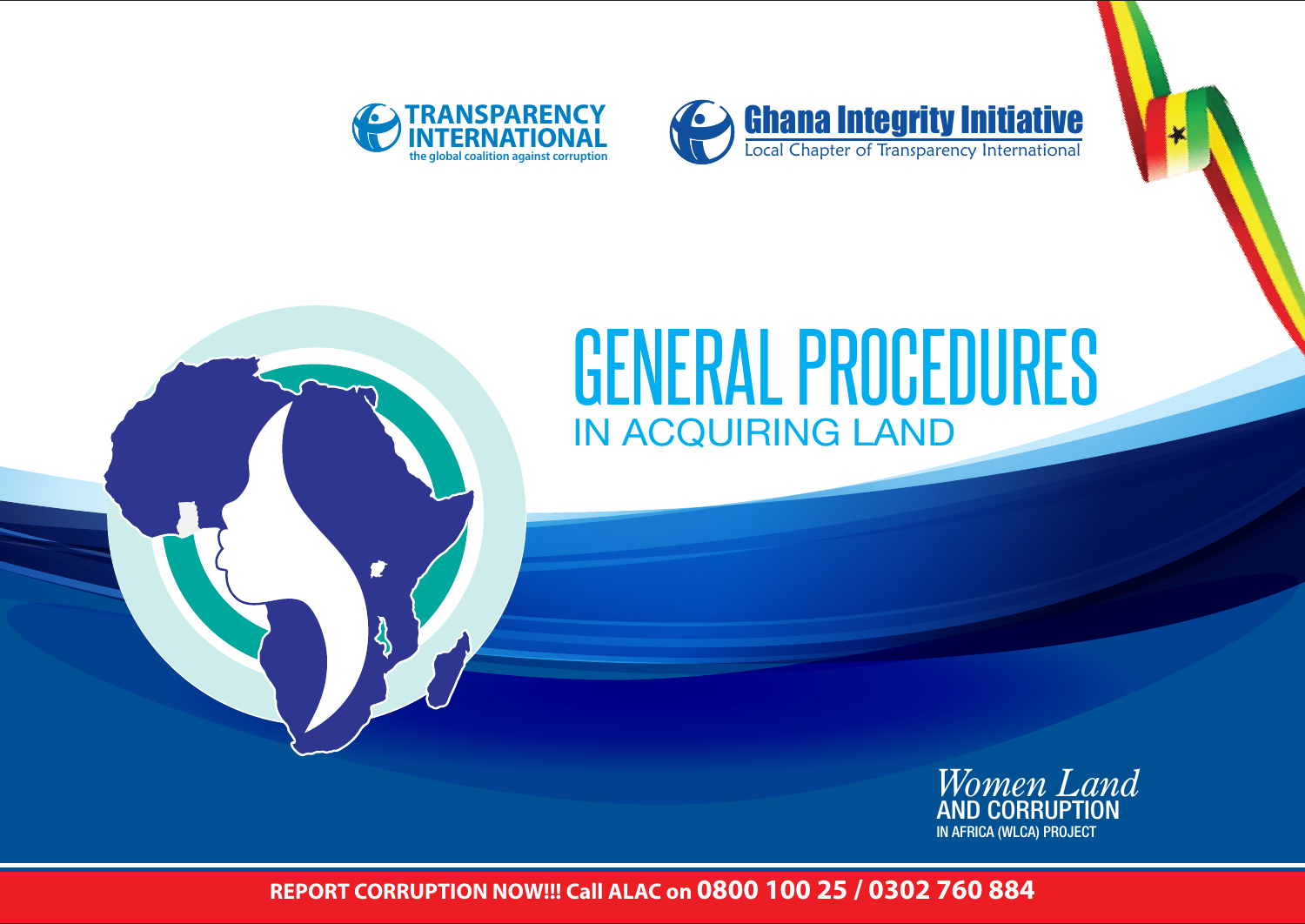# WOMEN LAND AND CORRUPTION IN AFRICA (WLCA) PROJECT

The WLCA project with funding support from Friends of Transparency International (TI) is a project being implemented by TI chapters in Zimbabwe, Ghana and Uganda and coordinated by TI Secretariat (TIS) in Berlin.

### **Introduction**

In Africa, a large portion of arable land is in tenure by small-scale farmers – often women. Vast areas of savannah and semi-desert land are in tenure by pastoralists and indigenous communities. Each land deal – whether transparent or opaque – deprives

customary land users of two of their most relevant resources: water and land. Unfortunately, the results are often poverty and hunger. Approximately one in five people around the world, report that they have paid a bribe for land services during the last year; in Africa, almost every second client of land administration services was affected. At the same time, land investors seem to specifically target countries with weak governance.

# **Background**

The main purpose of Transparency International's (TI) "Women Land & Corruption in Africa" (WLCA) project is to link with other civil society organizations and institutions concerned with women, land governance, and together, generate and share relevant data and information on corruption in the land sector, as well as its trends, nature, and existing strategies and mechanisms that are utilized to combat it. The project is aimed at understanding the issue of corruption as it impacts land rights of women in Sub-Saharan Africa, specifically Ghana, Uganda, and Zimbabwe, and bringing this issue to the top of the agenda of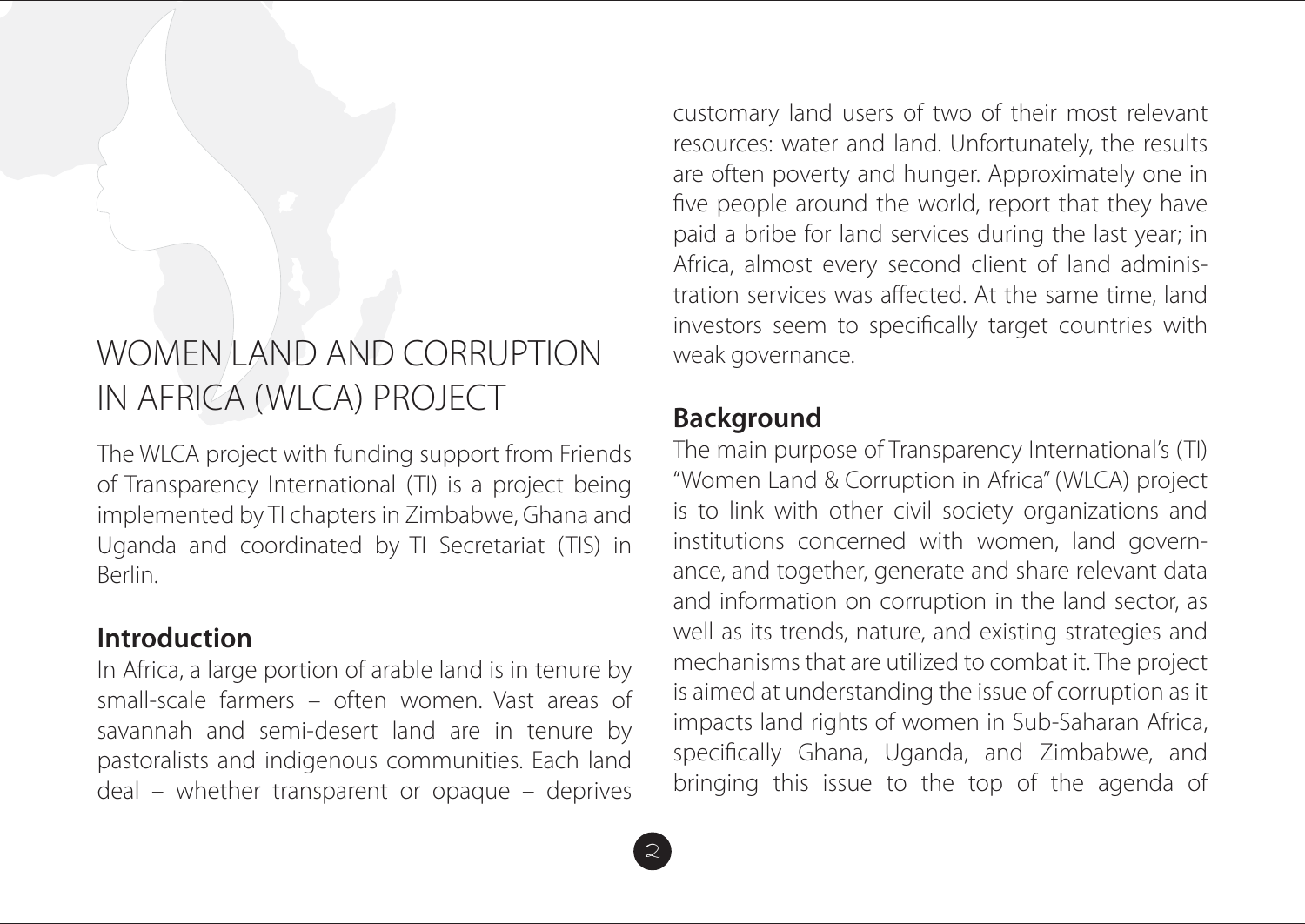national, regional and international land governance discussions and projects. To achieve this, TI will first conduct research on corruption in land administration and land deals in the target countries. Then, based on this research, TI will network and advocate for recognition and integration of women's land rights and related anti-corruption activities in development and governance.

The overall goal of Transparency International's "Women Land & Corruption in Africa" project is to contribute to improved livelihoods of men and women of all generations adversely affected by corrupt practices in land administration and land deals, and thereby to enhanced security of tenure, as well as to equitable and fair access to land and water, and ultimately to sustainable and inclusive development and growth.

The project intends;

1. To increase the understanding on the issue of women, land and corruption

- 2. To leverage the discussion and recognition of cor ruption issues effecting women in their access to, use of and control over land at national, regional and international forums
- 3. To enhance the capacity to design and implement projects which respond to women's concerns about corruption in land administration and land deals.



A group picture of participants at the capacity building workshop for women's groups in Takoradi

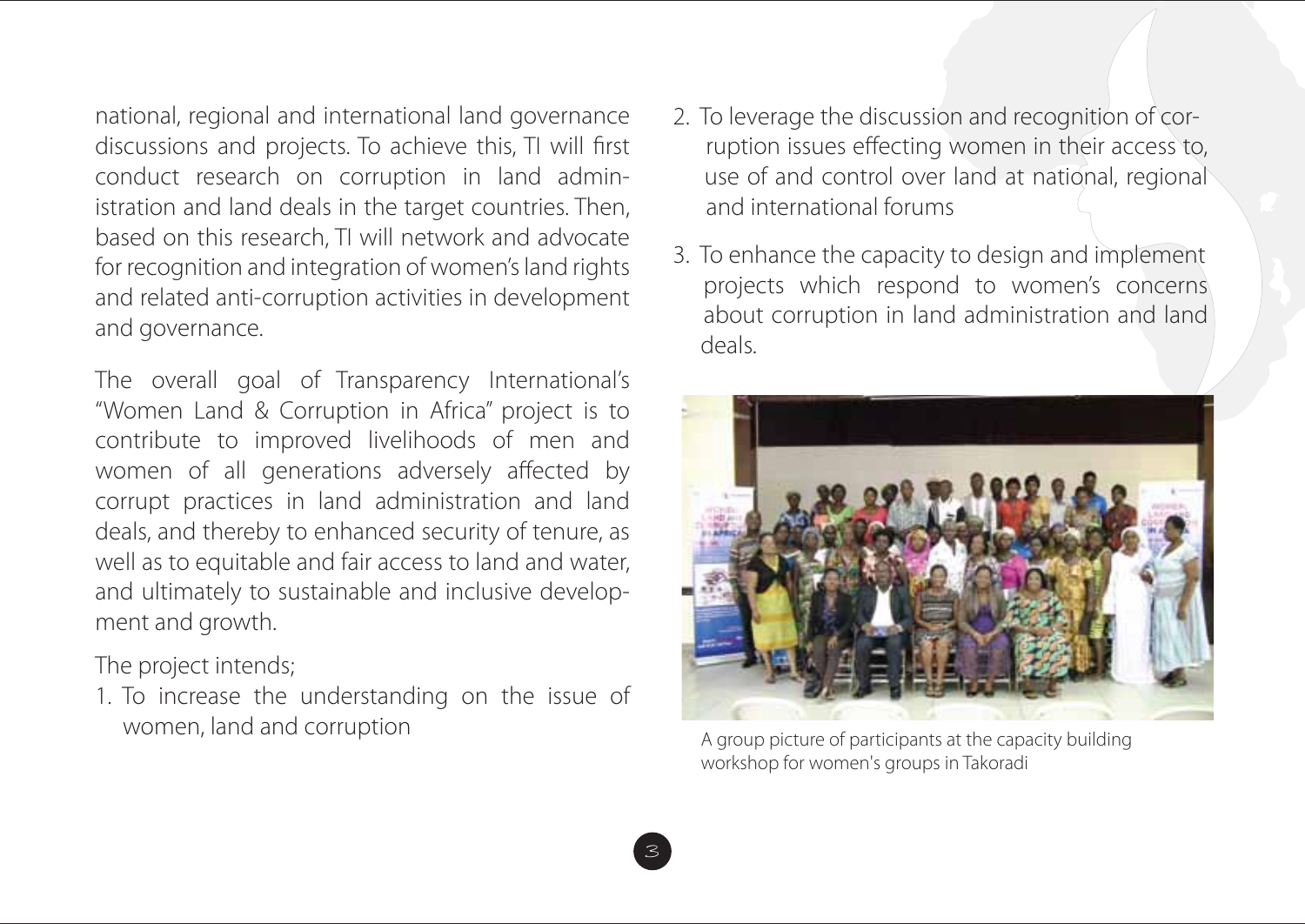# INTRODUCTION

Land is a valuable asset, which appreciates or increases in term of price, as time goes on. It is therefore very important that, when you are able to acquire a land, it is registered appropriately and accordingly with the land agencies involved to avoid future land disputes and forfeiture.

In Ghana, recently, acquisition of land has become tiresome and very expensive, especially in elite areas of Accra. This gives more reason why it is vital that the land is registered as this would also give the owner full rights over the land and in its development as well as save the owner from litigation.

# **SOME OF THE LAWS GOVERNING LAND IN GHANA ARE:**

- Lands Commission Act
- The administration of lands Act
- Land title registration Act
- Conveyancing Act
- Constitution-Art 257-267
- Land registry Act
- State lands Act

4

The above laws, among others were enacted to control and guide the acquisition and use of land.

# **WHAT IS THE LANDS COMMISSION?**

The Lands Commission was established under Article 258 of the 1992 Constitution and the Lands Commission Act 767 of 2008 as a corporate body.

The reason for the establishment of this commission was to make sure that the acquisition and use of land was properly regulated so as to limit the problems associated with lands in Ghana.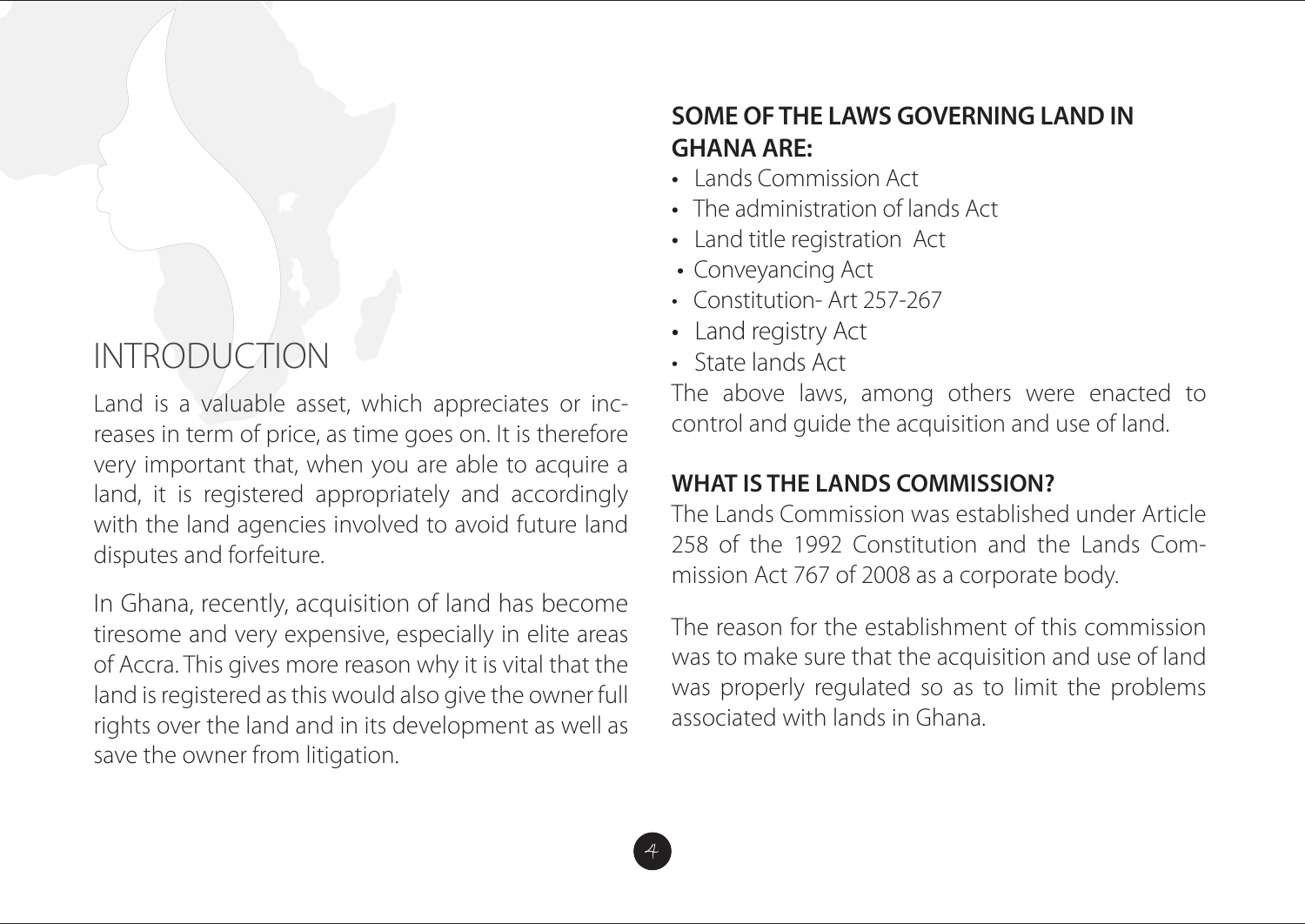

Group work session at the Risk Assessment training programme for GII staff and CICOL members in Accra

#### **FUNCTIONS OF THE COMMISSION**

For the purpose of achieving its objectives, the Commission shall;

- *(a)* on behalf of the Government; manage public lands and any other lands vested in the President by the Constitution or by any other law and any lands vested in the Commission:
- *(b)* advise the Government, local authorities and traditional authorities on the policy framework

for the development of particular areas of the country to ensure that the development of individual pieces of land is coordinated with the

- *(c)* formulate and submit to Government recommen dations on national policy with respect to land use suitability or capability;
- *(d)* advise on, and assist in the execution of, a com prehensive programme for the registration of title to land throughout the country;
- *(e)* register deeds and instrument that affect land throughout the country;
- *(f)* facilitate the acquisition of land on behalf of Government;
- *(g)* establish standards for and regulate survey and mapping of the country;
- *(h)* provide surveying and mapping services where necessary;
- *(t)* license practitioners of cadastral survey;
- *(j)* provide land and land related valuation services;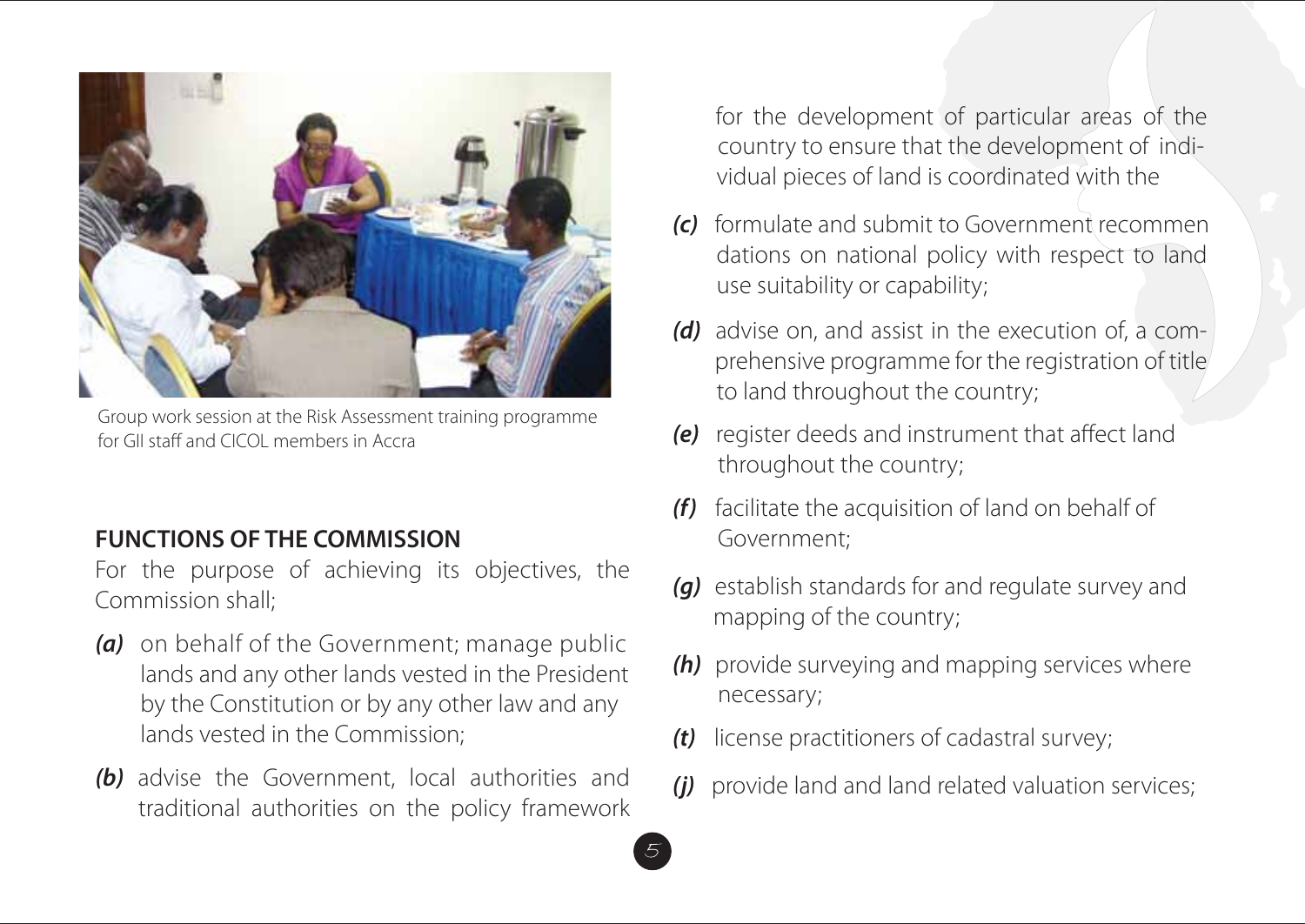- *(k)* ensure that through sound, sustainable land use planning, socio-economic activities are consistent with sound land use through sustainable land use planning in the long term national development goals;
- *(I)* in collaboration with other bodies instill order and discipline into the land market through curbing the incidence of land encroachment, unapproved development schemes, multiple or illegal land sales, land speculation and other forms of land racketeering;
- *(m)* in collaboration with other bodies minimize or eliminate, where possible, the sources of protracted land boundary disputes, conflicts and litigations in order to bring their associated economic costs and socio-political upheavals under control:
- (n) promote community participation and public awareness at all levels in sustainable land management and development practices to ensure the highest and best use of land;
- *(0)* promote research into all aspects of land ownership, tenure and the operations of the land market and the land development process;
- *(P)* impose and collect levies, fees, charges for services rendered;
- *(q)* establish and maintain a comprehensive land information system, and
- *(r)* perform other functions the Minister may assign to it.

The current Lands Commission, as part of the public sector reform programmes and the Ghana Land Administration Project (LAP) has substantially been remodeled by the Act 767 to increase its efficiency and effectiveness.

As part of the reforms, four Land Sector Agencies;

- 1. The 'Old Lands Commission,
- 2. Land Valuation Board,
- 3. Land Title Registry and
- 4. Survey Department

Have been integrated into one Corporate Agency-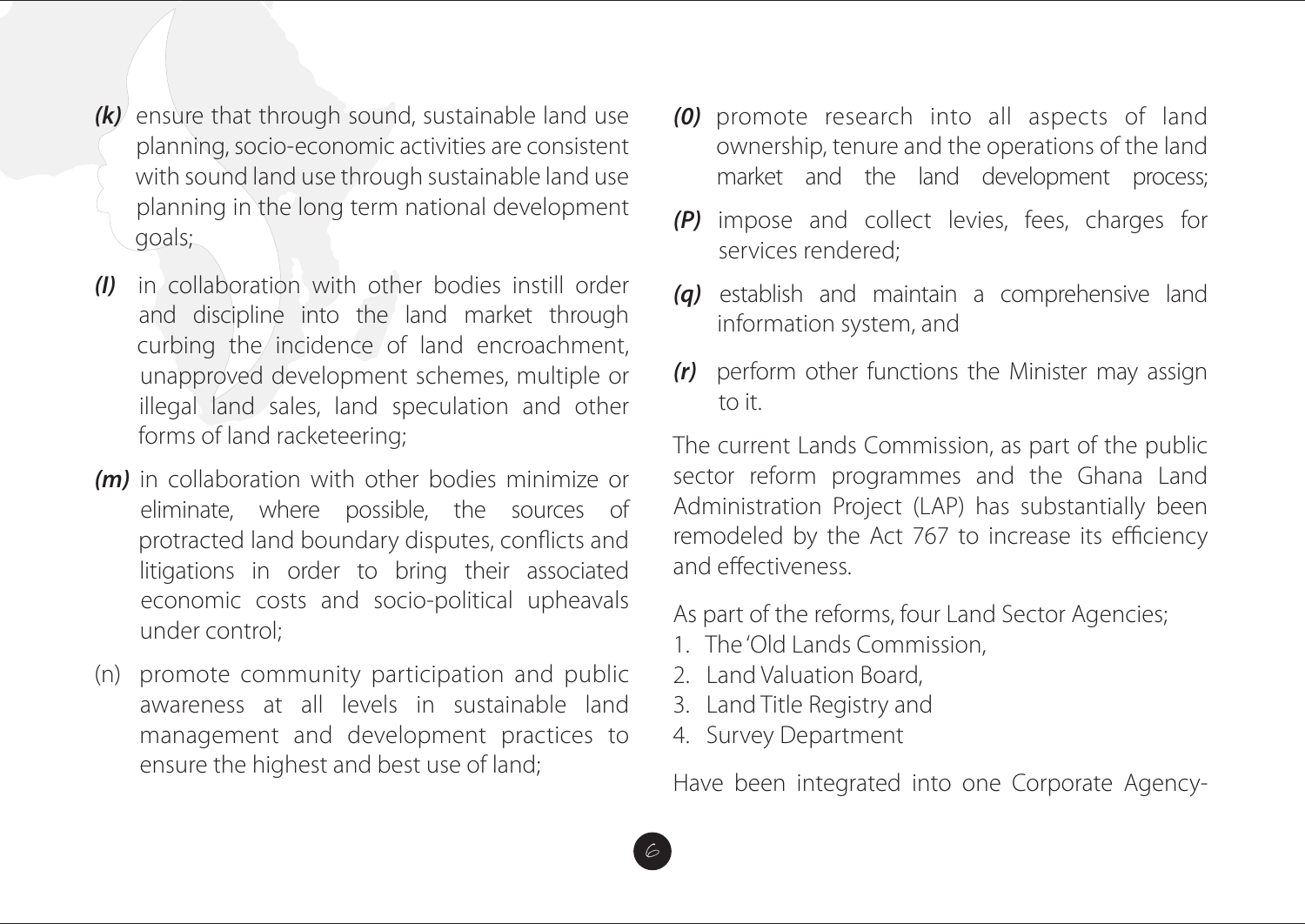the 'New Lands Commission' which now comprises of four distinct Divisions.

The Divisions are:

- 1. Survey and Mapping Division (SMD), and the
- 2. Land Registration Division (LRD).
- 3. Land Valuation Division (LVD).
- 4. Public and Vested Land Management Division (PVLMD)

## *Functions of the Survey and Mapping Division*

The Survey and Mapping Division has the following functions:

- (a) supervise, regulate and control the survey and demarcation of land for the purposes of land use and land registration;
- (b) take custody of and preserve records that relate to the survey of any parcel of land;
- (c) direct and supervise the conduct of trigono metric, hydrograhic, topographic and engin eering surveys;
- (d) coordinate the preparation of plans from the data derived from survey and any amendment of the plans;
- (e) coordinate the production of photo-grammetric surveys including aerial photography, ortho photomapping, and remote sensing;
- (f ) survey, map and maintain the national territorial boundaries including maritime boundaries;
- (g) supervise and regulate operations that relate to survey of any parcel of land:
- (h) develop and maintain the national geodetic
	- *(1) supervise, regulate, control and certify the production of maps; and*
- (j) other functions determined by the Commission.

# *Functions of the Land Registration Division*

The functions of the Land Registration Division include

- (a) publication of notices of registration upon receipt of an application for registration;
- (b) registration of tide to land and other interests in land;
- (c) registration of deeds and other instruments affecting land in areas outside compulsory title registration districts;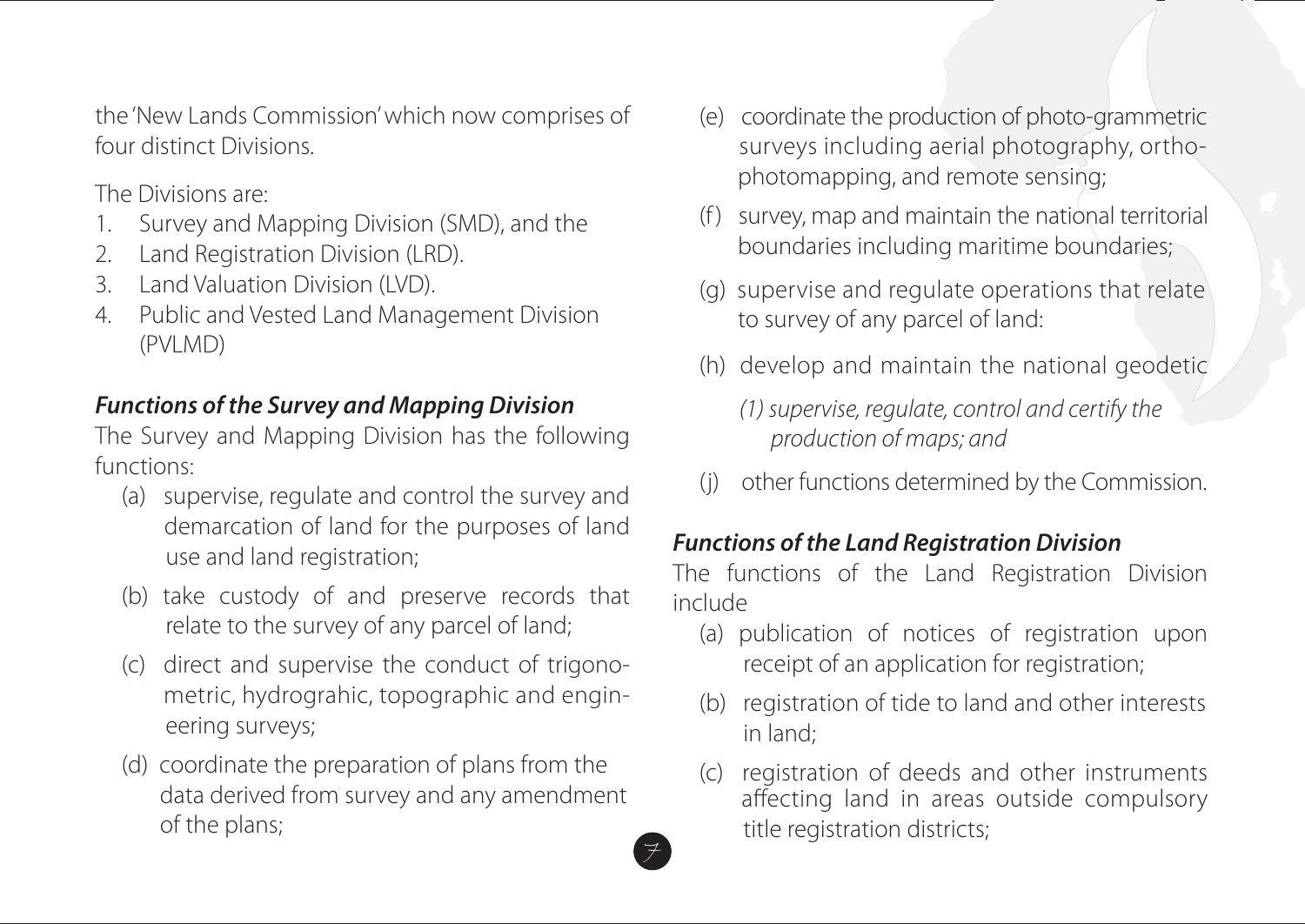- (d) maintaining land registers that contains records of land and other interests in land.
- (e) other functions determined by the Commission.

#### *Functions of the Land Valuation Division*

The functions of the Land Valuation Division include

- (a) assessing the compensation payable upon acquisition of land by the Government;
- (b) assessment of stamp duty;
- (c) determining the values of properties rented, purchased, sold or leased by or to Government;
- (d) preparation and maintenance of valuation list for rating purposes;
- (e) valuation of interests in land or land related interests for the general public at a fee;
- $(f)$  valuation of interests in land for the administration of estate duty; and
- (g) other functions determined by the Commission

8

#### *Functions of the Public and Vested Lands Management Division*

The functions of the Public and Vested Lands Management Division include

- (a) facilitating the acquisition of land for Government;
- (b) managing state acquired and vested lands in conformity with approved land use plans; and
- (c) other functions determined by the Commission.

To improve land service delivery and management, the Commission with support from the Land Administration Project has developed a strategy to re-engineer the Commissions' Business Processes and Workflow integration as part of the restructuring of the land sector to reduce process time, improve productivity and efficiency as well as to reduce the cost of land transactions.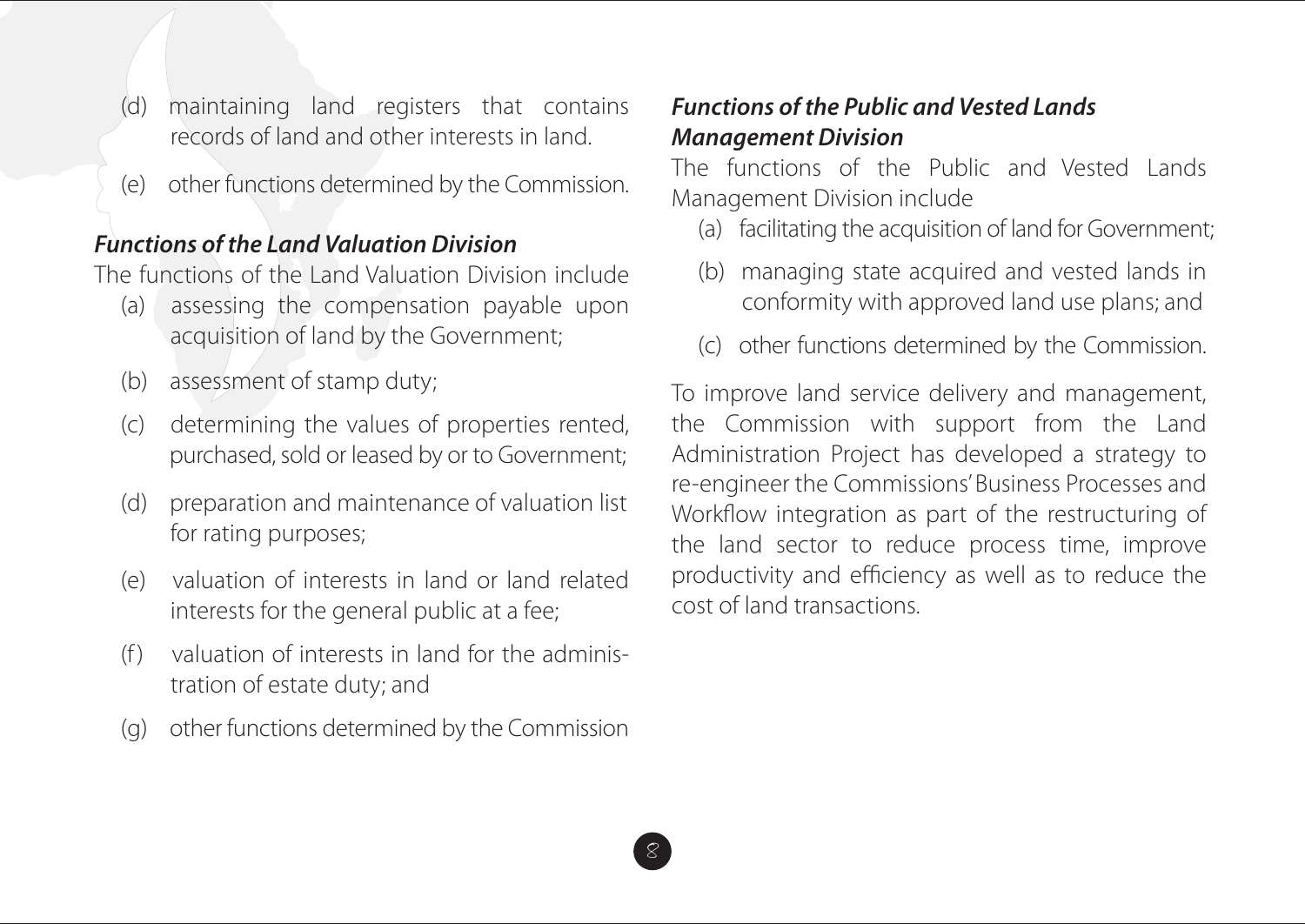

Mr. Michael Okai, Project Coordinator for Climate Change and WLCA - GII delivering a presentation at the capacity building for women's groups in Takoradi

# **Objectives of the Re-Engineering;**

- Improve the process of land registration
- Reduce the turn-around time in registration
- Reduce client interference in registration process
- Automate the process Integrate re-engineered business processes
- Reducing customer frustrations
- Simplify payment of fees Eliminate/reduce duplication of work
- Apply technology in business processes
- Improve working environment

### **Causes of Delays in Land Registration Process in Ghana**

The causes of delays and frustrations in the Land Registration system in the country can be categorized into three (3) broad areas;

1. Institutional

9

- 2. Business Process
- 3. Technological Challenges

# **Institutional Delays**

Institutional challenges have been a major setback in rendering quality land services to clients and the general public. Multiple access or channels of clients to services for instance makes it difficult for management to track transactions, it's speed, the quality and fluidity of those services rendered. The office layout/architecture is also a challenge.

The scattered nature of the Commissions' offices and operations inhibit the free flow of services and slows the pace of service delivery. For instance, the Land Registration Division, Survey and Mapping Division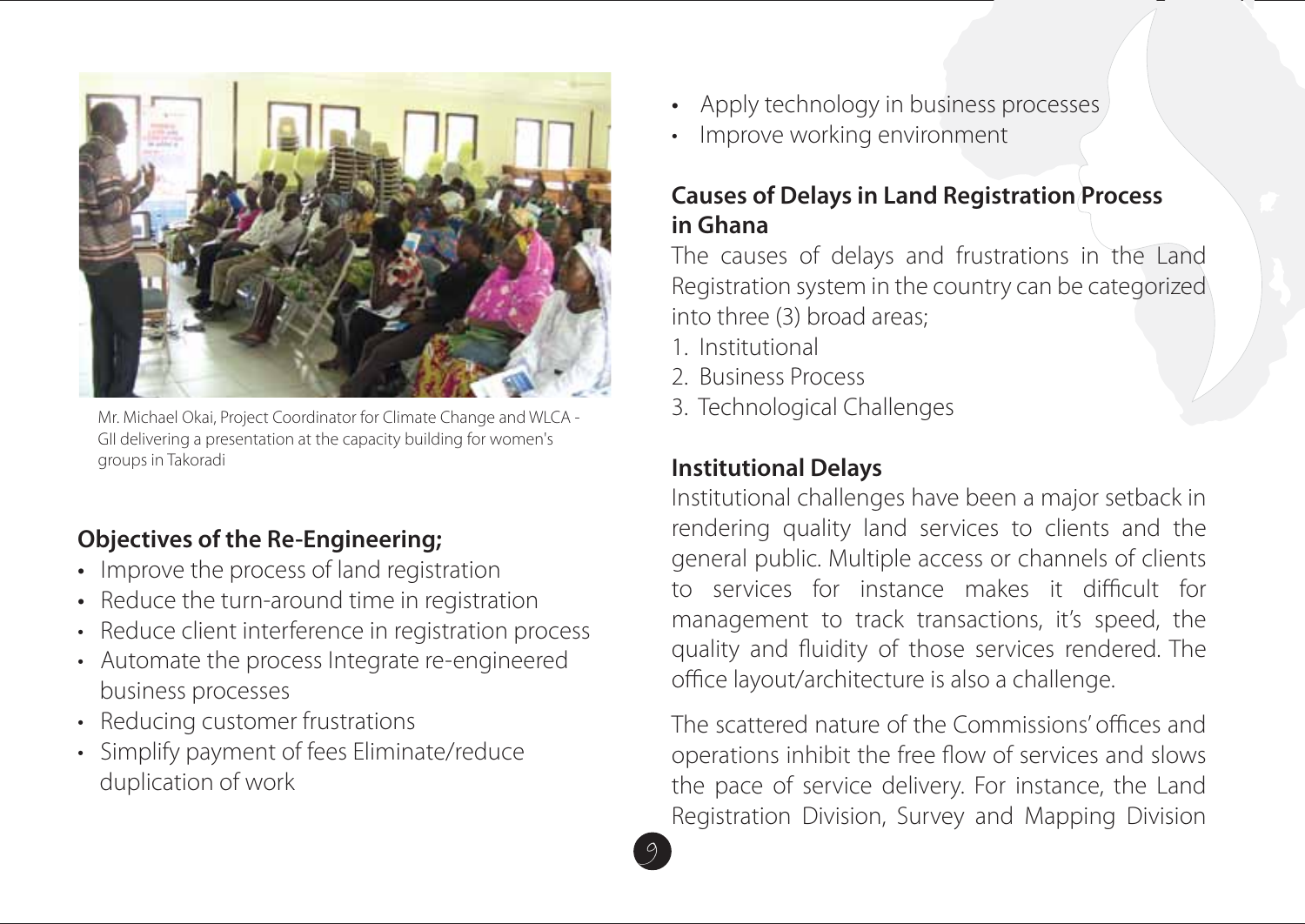and the Land Valuation Division of the Commission are not co-located and make the workflow very slow and challenging. Staff supervision under such work environment is very challenging as well.

Another institutional challenge that causes the delays in the land registration process is inadequate public education on the requirements for land registration by the Lands Commission.

Duplication of effort or work has also been identified as a major cause of delays in the land registration process. There are instances where site inspections will have to be carried out by LRD and SMD in the process of registration, but instead of the inspection being done on a single visit by the Divisions; the site inspection is done separately and at different times and visits by the Divisions.

Institutional delays like; double preparations of site plans, delays in the issuance of tax clearance certificate, consent, official requests for search reports from LRD to PVLMD, declaration of multiple requests by SMD, and lack of information on status of applications by clients.

The manual system of operations in areas like records management and generations is an inhibition to quickening the pace of service delivery at the Commission. There is a gradual application of ICT through the automation of some of the Commission's operations, even though they are inadequate and its pace needs to be accelerated.

#### **Specific Interventions to Deal with the Delays**

The Lands Commission has decided to make the following external dependency requirements; like request for planning comments from TCPD, tax clearance certificate from Ghana Revenue Authority and consent from Traditional Authorities as precondition for submission of documents for registration. The effect of this intervention is that the time for obtaining planning comments and tax clearance certificates will no longer be considered within the registration period at the Lands Commission.

The multiple preparations of sites plans have also been done away with, since Site Plan preparations have been captured and made a pre-registration requirement. Site plans under the new system would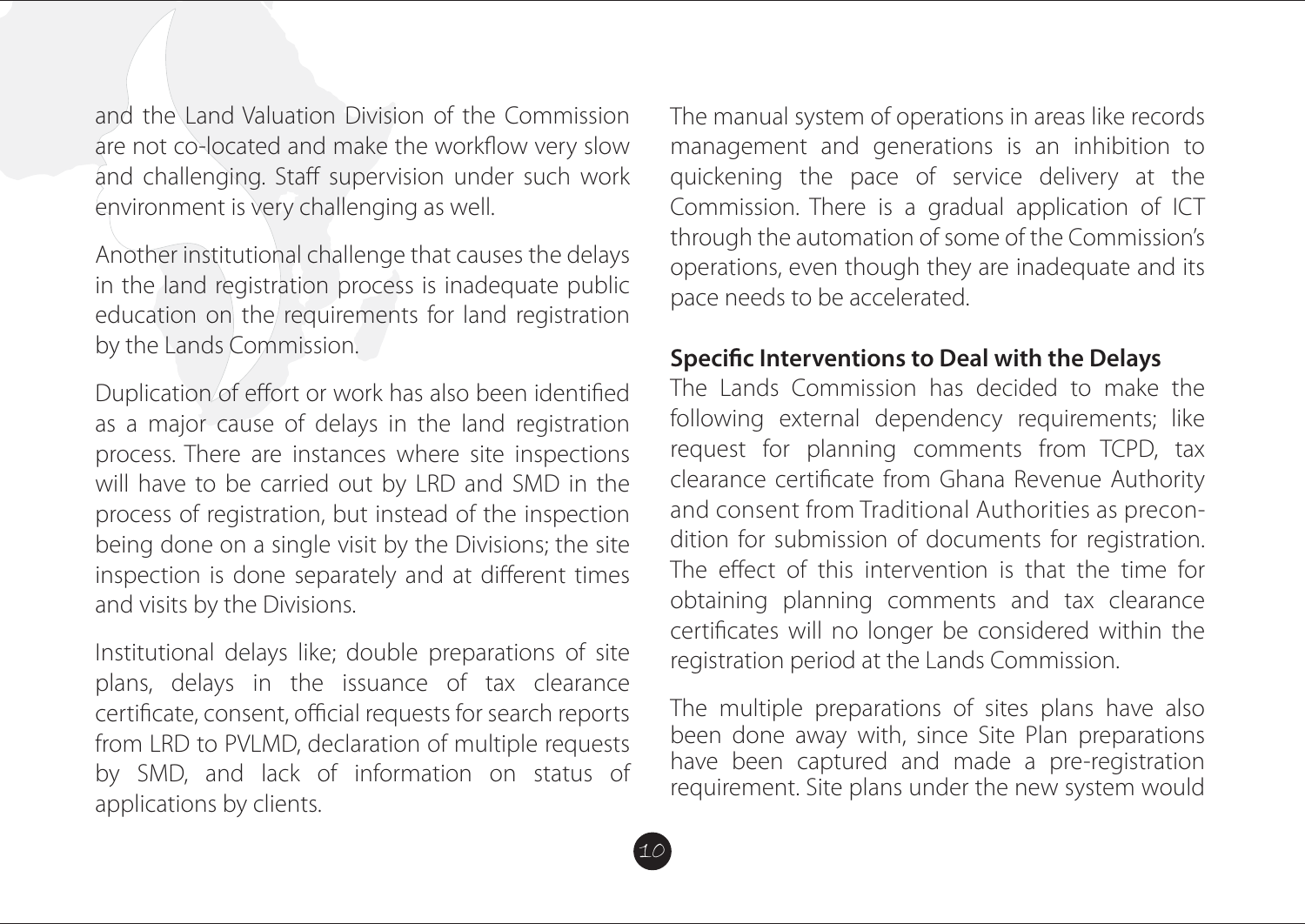be prepared once; under quality control checks and used throughout the registration process.

The effect of this intervention on the process of land registration is that, the Land Registration Division of the Commission will no longer be required to write a letter to the Survey and Mapping Division to prepare Title plans which normally takes some three (3) months to be done.

On the issues of inadequate information on land registration requirements and fees structure, the Lands Commission has established a Communication and Public Outreach Unit to sensitize clients and the general public on the land registration requirements, fees and processes on the electronic and print media and through public outreaches.

The effect of this intervention will also reduce extortions from clients; ensure improved document preparation by clients before submission for processing at the Commission and thereby reducing the number of queried documents mid-way in the registration process.

Another intervention aimed at reducing the delays in the land registration process is the elimination of request for official searches mid-way in the registration process by the Land Registration Division. All searches or records of information on the land from all Divisions would be carried out at the early stages to ensure that the land or property meets the requirements for registration.

Thus, the Land Registration Division will no longer be required to write to the Public and Vested Land Management Division to request for official search report during the process of registration, taking o two weeks of delay in the previous system.

The Lands Commission has also proposed the merger of the Cartographic and Records Units of the Land Registration and Survey and Mapping Divisions to eliminate the declaration of multiple requests during the plan preparation and approval process. This also offsets three months of delay in the process of registration.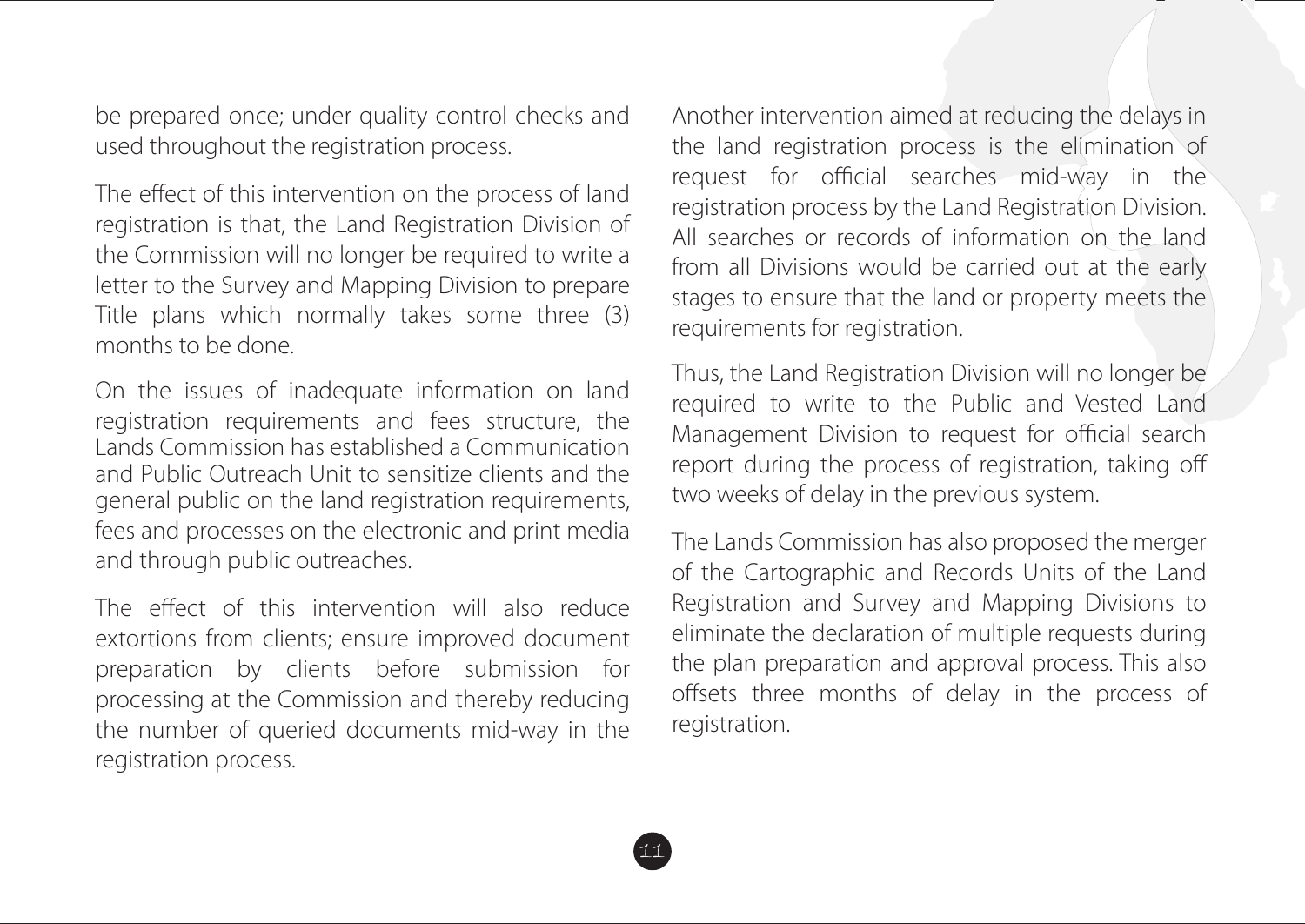Under the new system, the Commission has initiated the process to establish a document tracking system to automatically inform and update clients on the status of their applications through text messages, thereby reducing the direct contact of the Commission staff with clients and the interference of clients in the registration process.

The four Divisions of the Commission; LRD, SMD, LVD and PVLMD are to be co-located at the Cantonments office to improve communication, supervision and workflow in terms of access to Divisional records.

The Commission has set up Wide and Local Area Network systems and employed the appropriate softwares to improve efficiency and information sharing in the areas of parcel or cadastral plan generation and document tracking.

# GENERAL PROCEDURES IN ACQUIRING A LAND IN GHANA

NB: It is always advisable to follow due diligence to avoid being dragged into a never conclusive land disputes by ensuring that:

(a) You are dealing with the rightful owner of the land recognized by law-a quick official search will do in addition to neighborhood questionings and supporting documents from claimed owner. Do an original survey of the said parcel for the search to be sure the plan used for the search is for the exact land of interest.

(b) You engage the services of a qualified land surveyor. In Ghana, only licensed surveyors are permitted legally to undertake cadastral surveys.

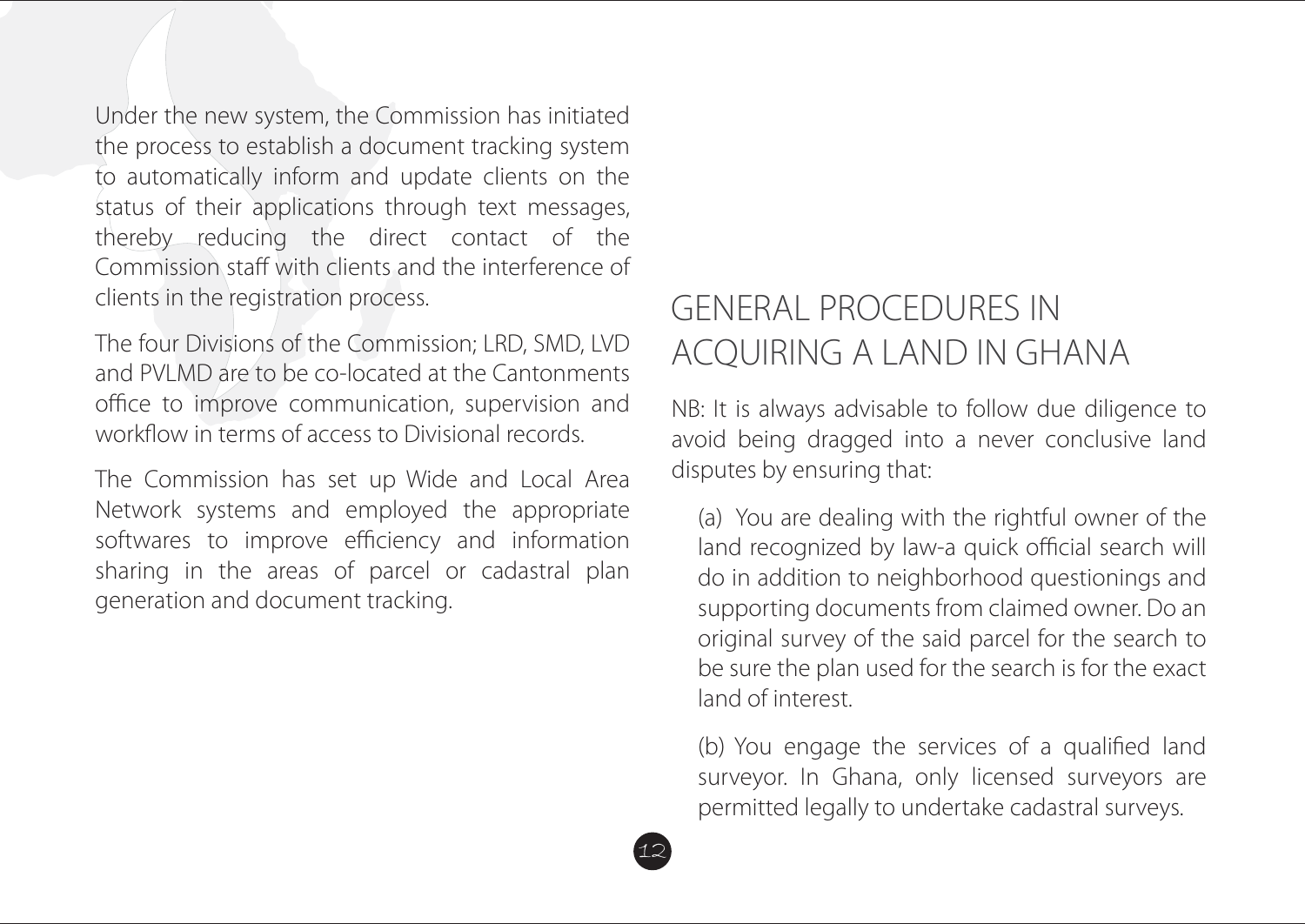

Madam Lois Aduamuah Addo, Project Officer for Rural Women's Empowerment - WiLDAF delivering a presentation at the capacity building for women's groups in Takoradi

#### **1. Land Inspection:**

The investor must check the boundary corners of the land in question to verify the full extent of the land and be sure of the feasibility of the project to be used. This must be done by an expert and must be in the presence of the land owners as witnesses. Carrying out thorough checks about the land is important, as this will enable the future land owner gets to know if the land is available to be acquired. In this process, the

prospective land owner can also consider the services of a land lawyer to research the land and prove its availability; such as if it has already been sold out. Checks must also be done with other government land overseers, for example; the Tema Development Corporation (TDC), to ascertain if the land had been earmarked for any developmental projects. One would also be told if the land is not suitable, say if it is a water-logged area, and therefore, not advisable to be purchased.

#### **2. Land Search:**

This is the most important stage. Here Surveyors go onto the land to pick and demarcate the land parcel. The result is taken to the lands commission to verify the true ownership of the. If the name that comes up is the same as your land owners, then you can carry on the process, if not quit or seek a legal advice.

#### **3. Acquisition and Negotiation:**

After the availability and suitability of the land has been established, the interested buyer or lessee negotiates with the actual owner of the land for sales. It is important to be reminded that the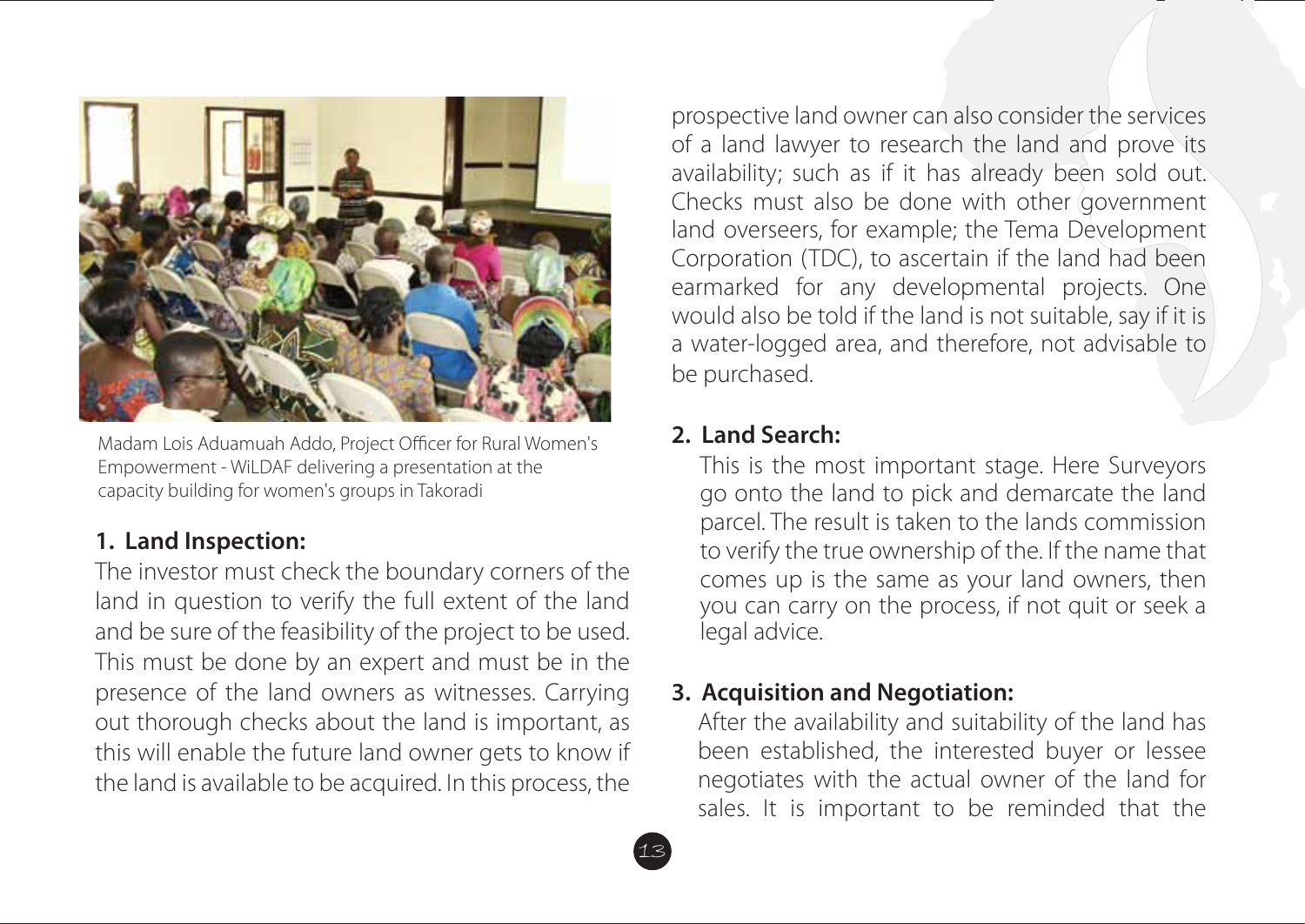interested buyer must deal with the rightful owner of the land because the use of middlemen is not advisable. An agreement is reached and documents made to its effect.

#### **4. Land Documentation:**

The investor can proceed with the documentations; normally after a quarter or part payment has been done. The land owners then prepare the documents which must include a true and certified copy of Indenture and site plans. Three copies of the agreement documents would be needed for endorsement by a land lawyer, who will have to sign the back of each of the copies with his practicing stamp duly fixed. Each copy of the documents must have a site plan attached, together with two extra copies of site plans, all making 5 documents. The back of the site plan would also be needed to be endorsed by the owner and the buyer of the land; after which they (the site plans) are to be certified by the stamps of a licensed surveyor and the regional surveyor with accurate date.

#### **5. Witnesses:**

These are people who would testify to the proceedings so that in future whenever there is any case of challenge about ownership of the land, they would be called upon for assistance. It is therefore required that at least, 2 qualified persons from both parties – the seller and buyer sides must sign as witnesses. The two witnesses signing on behalf of the buyer or lessee must do so with their full names, addresses and original signatures.

### **6. Land Commission:**

After the endorsement of the documents, it is then sent to the land commission, together with processing fees for of processing and registration of the land to begin. After the processing is completed, the documents are released to the Land Valuation Board for stamping and certifying.

# **7. Internal Revenue Authority (IRS):**

The IRS sees to the taxes associated with the registration process. From the land valuation board, the processed documents are then released to the IRS for tax clearing of the land to be made. When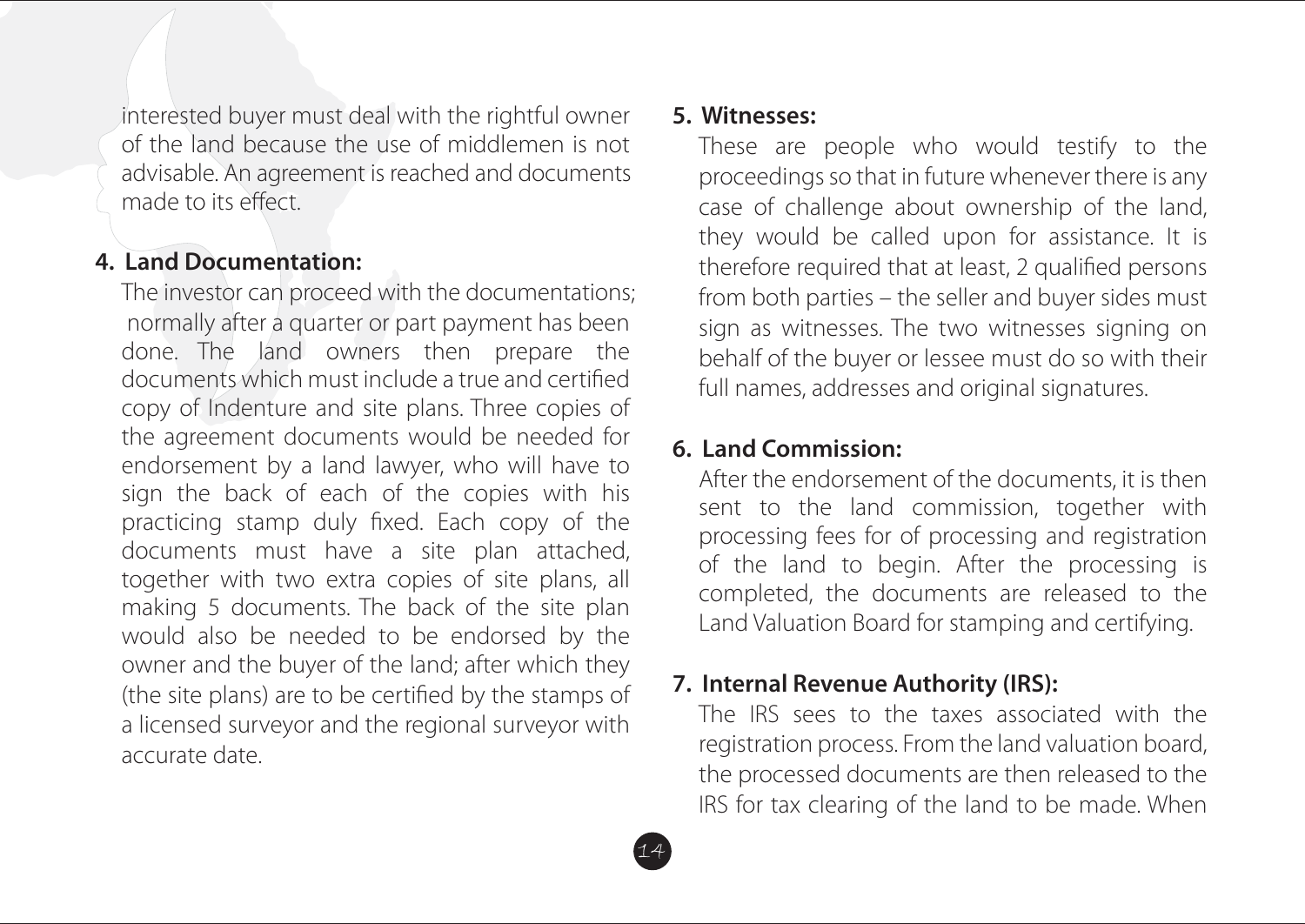this is complete, the applicant, or buyer is given a tax clearance certificate. The documents are from here, taken back to the land commission for final registration at the deeds registry.

#### **8. Land Title Certification:**

From the deeds registry, the buyer is given an original copy of the land title document. Actually this can be done simultaneously with the projects inception since the land title certification from the Land title registry of Ghana takes quite some time.

# **WHAT IS LAND REGISTRATION?**

Land Registration is the recording of rights and interest in land as evidence by instruments. Instruments or deeds that could be registered include leases, sub-leases, conveyances, assignments, mortgages, gifts, tenancy agreements probate and wills, letters of administration, vesting assets, statutory declarations, power of attorney etc. in relation to land.

#### **WHAT ARE THE BENEFITS OF REGISTERING YOUR LAND**

• It ensures certainty of your ownership of the land

- It establishes your rights and interests in the land
- It protects your rights and interests in the land, promoting security
- It renders you documents admissible in court
- It minimizes land litigation
- It enables you access credit facilities
- It enables you invest in the land
- It enables you develop land market and many more

### **TYPES OF LAND OWNERSHIP IN GHANA:**

#### **1. INDIVIDUAL/PRIVATE LANDS:**

 These are lands owned by individuals and private entities

#### **2. STOOL/ SKIN LANDS:**

 These are lands under the custodianship of various chiefs

#### **3. FAMILY LANDS:**

 These are lands managed by Heads of families assisted by principal members of the families.

#### **4. STATE AND STOOL VESTED LANDS:**

These are lands managed by the Lands Commission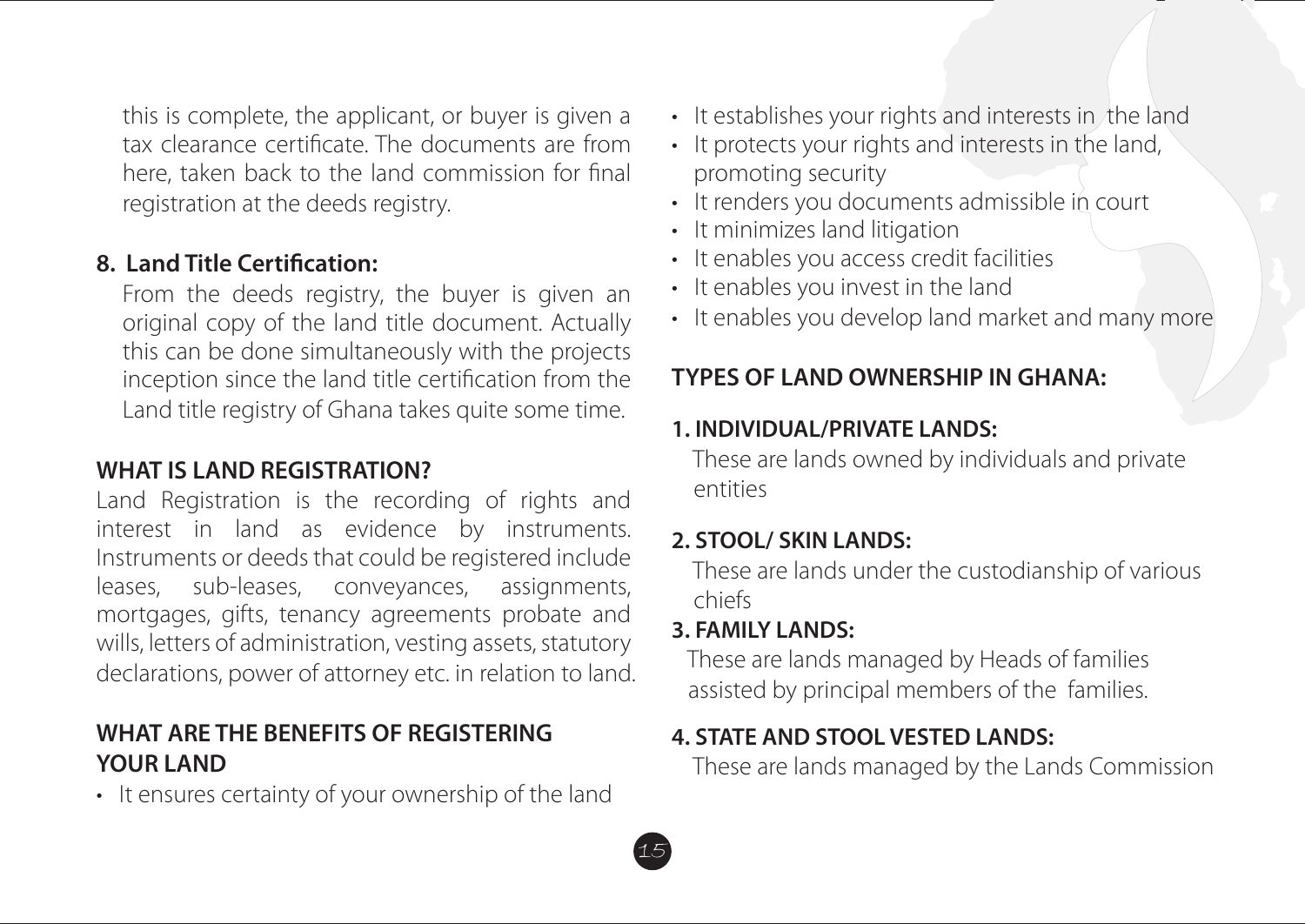# Report Corruption 0800 100 25 Now to ALAC on

Corporate Office H/No. 21 Abelenkpe Road (Near the Abelenkpe Traffic Light on the 37 Achimota Road) Abelenkpe - Accra

**Olympical** 

THE WOMEN LAND & COREUPTION<br>IN AFRICA PROJECT Fig. 81 Westmann Lived Forces of Manuscriptures.<br>Maria Administrative Company Producers:<br>Land Administrative and Land Dealer

Postal Address P.M.B CT 317, Cantonments - Accra

#### Contact Numbers

Tel: +233 (0) 302 760 884/ 782 364 - 5/ 0303 939 470 Fax: +233 (0) 302 782 365

Email: info@tighana.org Website: www.tighana.org